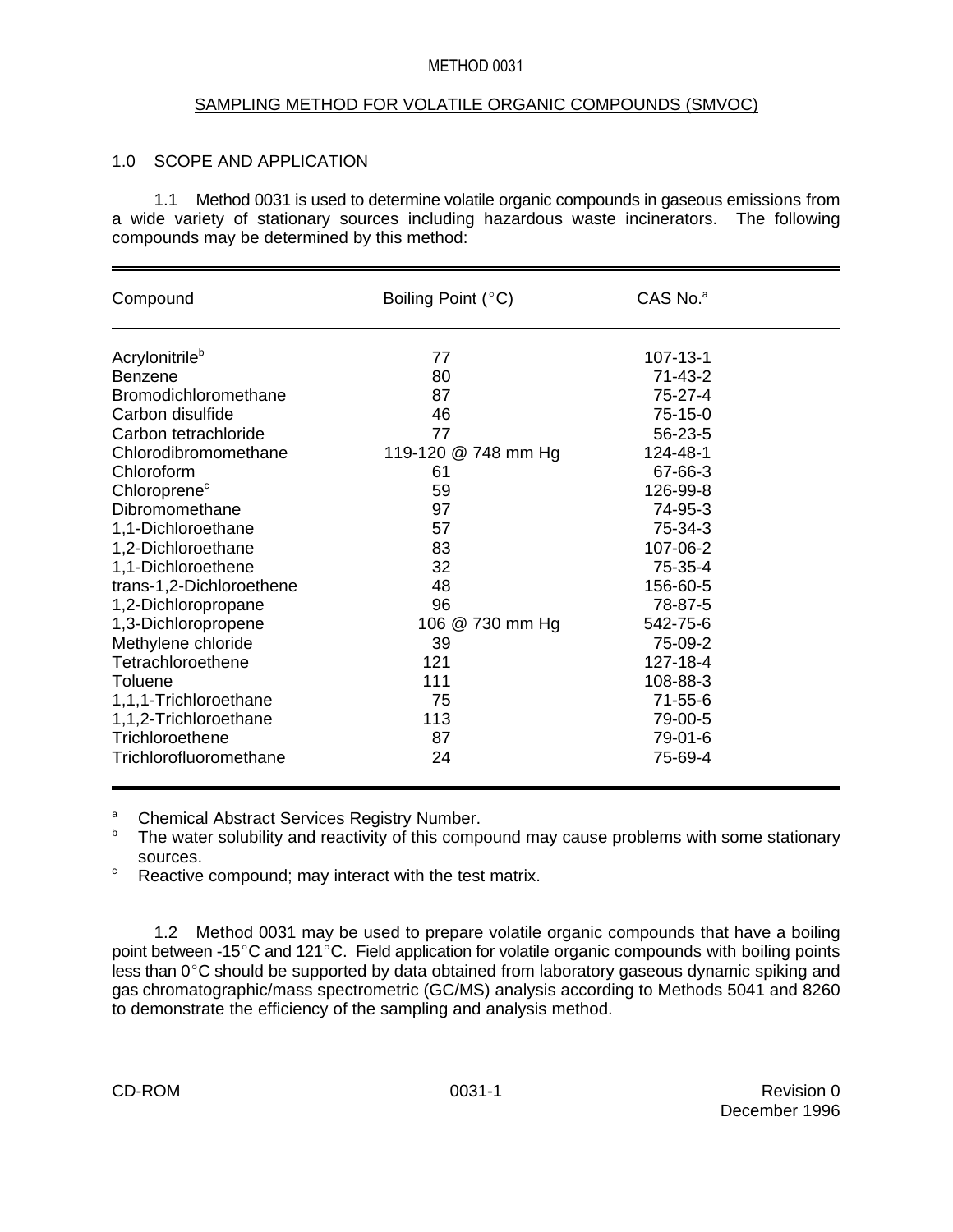1.3 The method is not applicable to particulates or aerosols since isokinetic sampling is not performed. Isokinetic sampling is not required because the volatile organic compounds are in the gas phase when they are sampled.

1.4 Application of Method 0031 is not restricted to those compounds in the target analyte list, however, detection limits have been determined for these compounds and acceptable method performance data have been obtained. Method 0031 may also be applied to the compounds listed in Table 1 if extra care is taken because of the high volatility of these compounds.

1.5 Method 0031 is generally not applicable to polar water-soluble and reactive volatile organic compounds. Examples of polar water-soluble and reactive compounds are shown in Table 2. Other examples where Method 0030 (VOST) sampling and analytical methodology has been used inappropriately include: bromoform (boiling point  $137^{\circ}$ C, above the maximum limit allowed by the methodology), ethylbenzene (136°C), 1,2,3-trichloropropane (156°C), xylenes (~140°C), styrene (146°C), 1,1,2,2-tetrachloroethane (146°C at 746 mm Hg), and the dichlorobenzenes (~175°C). Although successful analysis for these compounds can be demonstrated by spiking sorbent tubes, the compounds will not be collected quantitatively at the upper temperature limit for the operation of the SMVOC train.

1.6 This method is applicable to the determination of volatile organic compounds in the gaseous effluent of stationary sources such as hazardous waste incinerators with an upper concentration limit per compound in the emissions of approximately 1.5 parts per million (ppm). Method 0031 is not appropriate for gaseous volatile organic compound concentrations above this limit, since saturation of the analytical system or compound breakthrough in the field may occur. Modifications of analytical methods to reduce the concentration of compounds entering the gas chromatograph/mass spectrometer (GC/MS), such as splitters or dilutions, may prevent saturation of the analytical system, but the analytical data are not accurate if breakthrough has occurred during sampling. The analysis of screening samples or distributive volume samples is recommended to prevent analytical system saturation when high analyte concentrations may be encountered.

1.7 The sensitivity of this method is dependent upon the level of interferences in the sample matrix and the presence of detectable levels of volatile organic compounds in the blanks. The target detection limit of this method is 0.1  $\mu$ g/m<sup>3</sup> (ng/L) of gaseous effluent. The upper end of the range of applicability of this method is limited by breakthrough of the volatile organic compounds on the sorbent traps used to collect the sample and the ability of the analytical system to respond within the linear range of the instrumentation. Laboratory method development data have demonstrated a range of 0.1 to 100  $\mu$ g/m<sup>3</sup> (ng/L) for selected volatile organic compounds collected on a set of sorbent traps using a total sample volume of 20 L or less (see Sec. 2.3).

1.8 The SMVOC is designed to be operated at a sampling rate of 1 L/min with traps being replaced every 20 min for a total sampling time of 2 hrs. Analysis of the traps is carried out by thermal desorption purge-and-trap gas chromatography/mass spectrometry (see Methods 5041 and 8260). Traps may be analyzed separately or combined onto one trap to improve detection limits. Additional flow rates and sampling times are acceptable. For example, when less than maximum detection ability is needed, it is acceptable to operate the SMVOC at 0.5 L/min for a total of three 40-minute periods (two-hour total sampling time). In this example, a two-hour sampling time is maintained, but the number of sampling tubes which must be changed in the field is minimized, as is the number of analyses which must be performed.

NOTE: The SMVOC sampling train may be operated no slower than 0.25 L/min, and no faster than 1 L/min.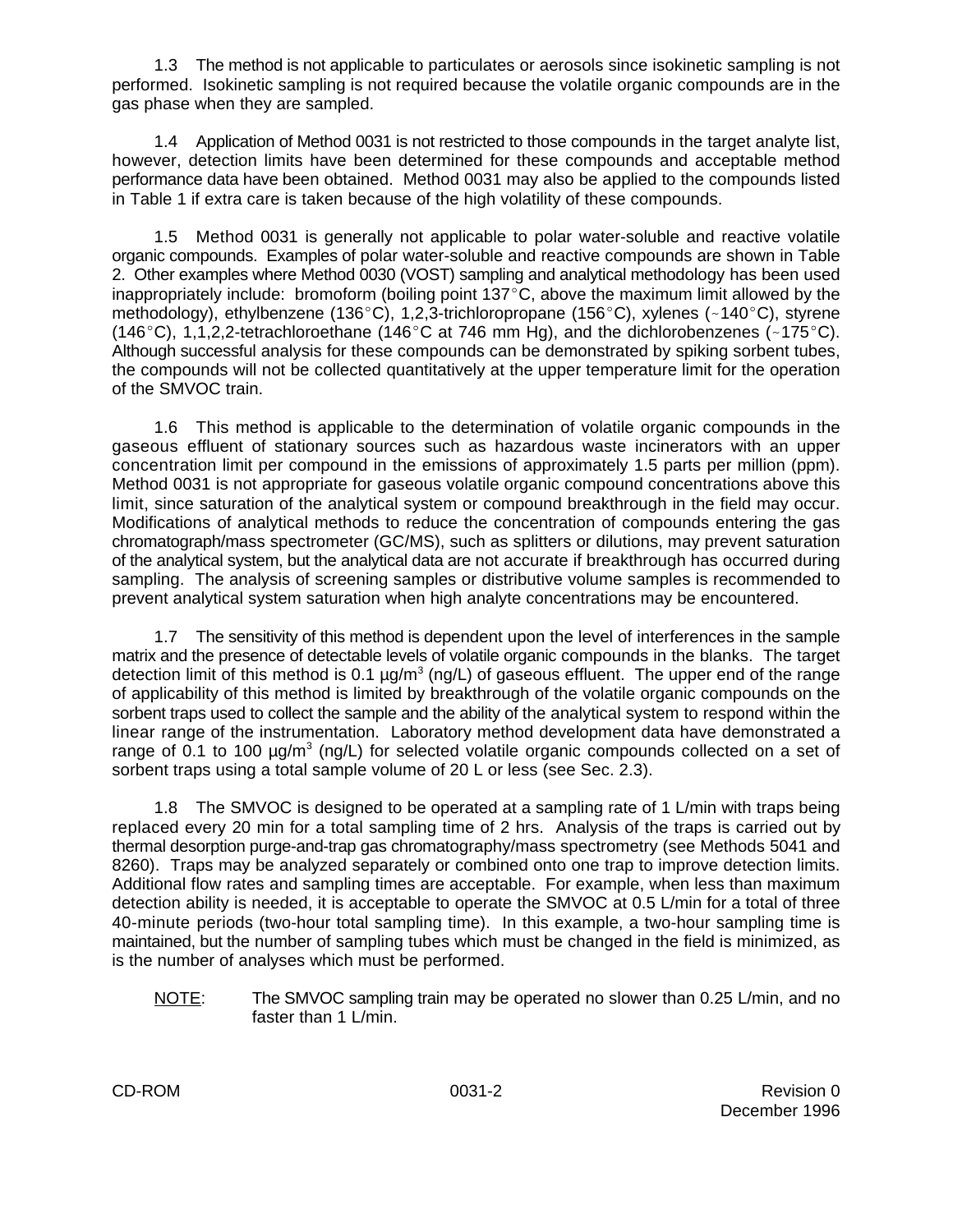1.9 This method is restricted to use by, or under close supervision of, trained analytical personnel experienced in sampling volatile organic compounds in air. Each analyst must demonstrate the ability to generate acceptable results with this method.

## 2.0 SUMMARY OF METHOD

2.1 This method employs a sampling module and meter box to withdraw a 20-L sample of effluent gas containing volatile organic compounds from a stationary source at a flow rate of 1 L/min, using a glass-lined probe heated to 130  $\pm$  5°C and a sampling method for volatile organic compounds (SMVOC) train.

2.2 The gas stream is cooled to 20 $\degree$ C by passage through a water-cooled condenser and volatile organic compounds are collected on a set of sorbent traps (Tenax®-GC/Tenax®- GC/Anasorb®-747). Liquid condensate is collected in an impinger placed between the two Tenax®- GC traps and the Anasorb®-747 trap. The first and second traps contain 1.6 g of Tenax®-GC each and the third trap (back trap) contains 5.0 g of Anasorb®-747. A total number of sorbent tube sets to encompass a total sampling time of 2 hrs is collected: i.e., if a sampling rate of 1 L/min for 20 minutes is used, a total of six sorbent tube sets will be collected in 2 hr of sampling.

2.3 Alternative conditions for sample collection may be used, collecting a sample volume of 20 L or less at a flow rate reduced from 1 L/min. (Operation of the SMVOC under these conditions is referred to as SLO-SMVOC.) The SLO-SMVOC may be used to collect 5 L of sample (0.25 mL/min for 20 min) or 20 L of sample (0.5 L/min for 40 min) on each set of sorbent tubes. These smaller sample volumes collected at lower flow rates should be considered when the boiling points of the volatile organic compounds of interest are below  $0^{\circ}$ C (see Table 1) to prevent breakthrough. Refer to Sec. 2.2 for the total number of tube sets collected per run.

## 3.0 INTERFERENCES

3.1 Interferences are encountered in the analytical methodology and arise primarily from background contamination of sorbent traps prior to or after sample collection. Other interferences may arise from exposure of the sorbent materials to solvent vapors prior to assembly and exposure to significant concentrations of volatile organic compounds in the ambient air at a stationary source site. To avoid or minimize the low-level contamination of train components with volatile organic compounds, care should be taken to avoid contact of all interior surfaces or train components with synthetic organic materials such as organic solvents, and lubricating and sealing greases. Train components should be carefully cleaned and conditioned according to the procedures described in this protocol. The use of a sealed/enclosed sampling train is suggested but not required (for example, a purged glove bag may be used). The use of blanks (Sec. 6.6) is essential to assess the extent of any contamination. Refer to Method 5041 for additional information on analytical interferences.

3.2 If the emission source has a high level of organic compounds in the emissions matrix (for example, hydrocarbons present at levels of hundreds of ppm), the presence of these volatile organic compounds may interfere with the performance of the SMVOC analytical methodology. If the probability of saturation of the analytical instrumentation exists, preliminary SMVOC screening samples with distributive volumes may be necessary to help ensure that valid and usable data will be obtained. To perform sampling according to distributive volumes, samples of different volumes are collected (typically 5 L, 10 L, and 20 L) to verify that analyte concentrations are 1X, 2X, and 4X.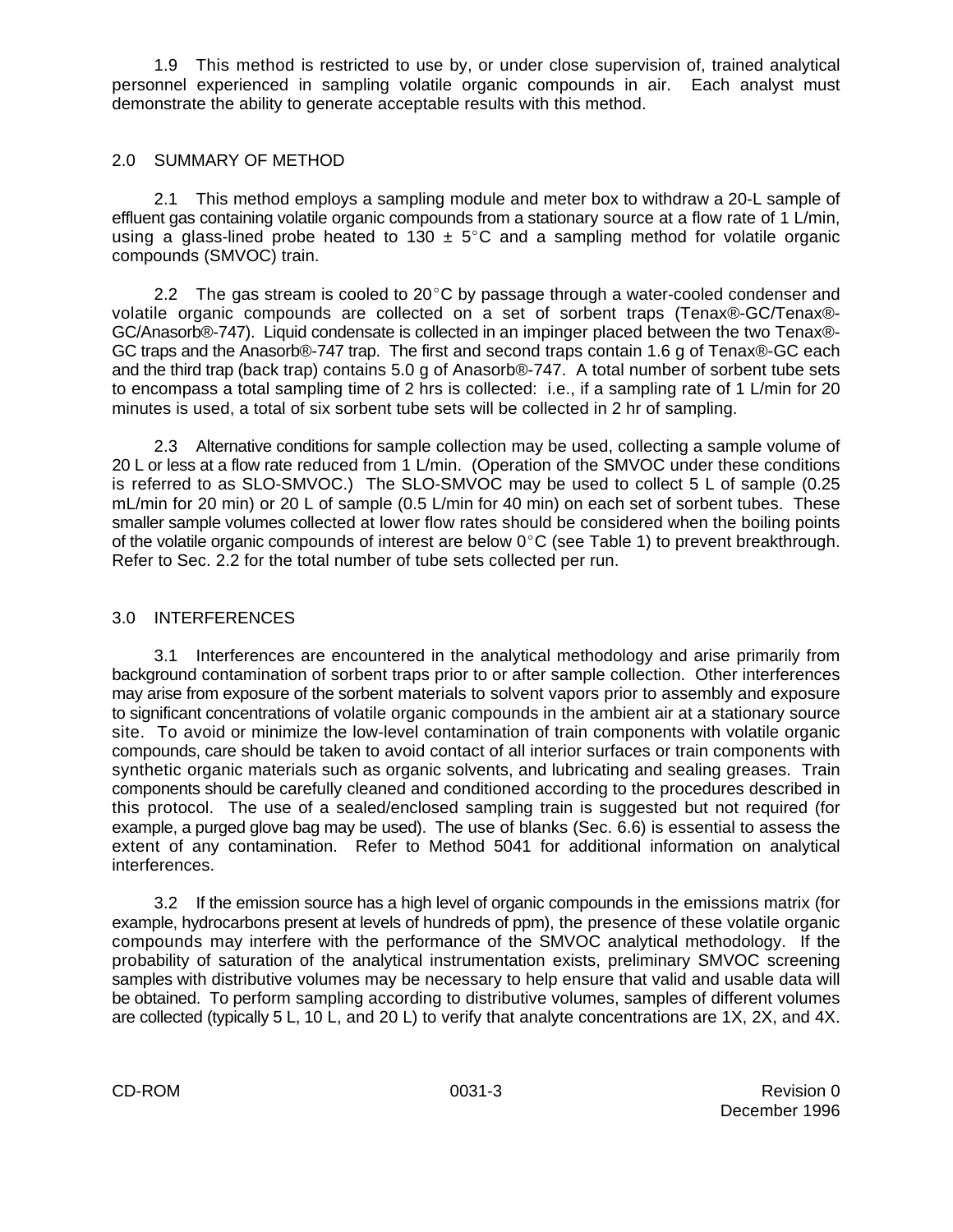#### 4.0 APPARATUS AND MATERIALS

4.1 Sampling train - A schematic of the principal components of the SMVOC is shown in Figure 1. The SMVOC consists of a heated glass-lined probe, followed by an isolation valve and charcoal trap, a water-cooled glass condenser, two sorbent tubes containing Tenax®-GC (1.6  $\pm$  0.1 g each), an empty knock-out trap for condensate removal, a second water-cooled glass condenser, a third sorbent tube containing Anasorb®-747 (5.0 g  $\pm$  0.1 g), a silica gel drying tube, a calibrated rotameter, a sampling pump, and a dry gas meter. The vacuum during sampling and for leak-checking is monitored by pressure gauges which are in-line with and downstream from the silica gel drying tube. The components of the sampling train are described below.

4.1.1 Probe - The probe is made of stainless steel with a borosilicate or quartz glass liner. The temperature of the probe is maintained at 130°C  $\pm$  5°C or higher, but not so high that the sorbent temperature exceeds  $20^{\circ}$ C. A water-cooled probe may be necessary at elevated source temperatures to protect the probe and meet the required sorbent temperature maximum. Isokinetic sample collection is not a requirement for the use of SMVOC since the compounds of interest are in the vapor phase at the point of sample collection. No nozzle is required, but a plug of clean quartz wool (approximately 2.5 cm. (1 in.)) is inserted in the probe to remove particulate matter.

NOTE: No stainless steel components should be in contact with the sample stream.

4.1.2 Isolation valve - The isolation valve is a greaseless stopcock (0.25 in. outer diameter stem is recommended) with a glass bore and sliding Teflon® plug with Teflon® washers (Ace Glass 8193 or equivalent).

4.1.3 Condensers - The condensers (Ace Glass 5979-14 or equivalent) must be of sufficient capacity to cool the gas stream to  $20^{\circ}$ C or less prior to passage through the first sorbent tube. The top connection of the condenser must form a leak-free, vacuum-tight seal without using sealing greases. Solverall® tube fittings and screw caps with Solverall® washers (¼ in. OD, or equivalent) are recommended.

4.1.4 Sorbent tubes - See Figure 2 for a diagram of a SMVOC tube.

4.1.4.1 The first and second tubes of a three-tube set of sorbent tubes should each be packed with  $1.6 \pm 0.1$  g of Tenax®-GC resin and the third tube of the set should be packed with  $5.0 \pm 0.1$  g of Anasorb®-747. The tubes should be marked with an arrow to indicate the direction of flow during sampling.

4.1.4.2 The sorbent tubes are glass tubes with approximate dimensions of 10 cm x 1.6 cm ID. The tube is a single glass tube which has the ends reduced in size to accommodate a ¼-in. Swagelok® fitting. The sorbent is held in place by unsilanized clean glass wool at each end of the sorbent layer. Threaded end caps are placed on the sorbent tube after packing with sorbent to protect the sorbent from contamination during storage and transport. In order to minimize tube breakage, fittings are finger-tight plus an additional quarter of a turn. Ceramic-filled Teflon® ferrules (Supeltex M2A or equivalent) are used for tubes. Graphite ferrules (Supeltex M4 or equivalent) are used if reconditioning of the tubes is necessary. The Swagelok® end caps should be finger-tightened with the ferrules in place so that the entire cap assembly may be turned as a unit. In order to seal the assembly and avoid glass breakage, the cap assembly should be pushed to the end of the glass and then backed off slightly before tightening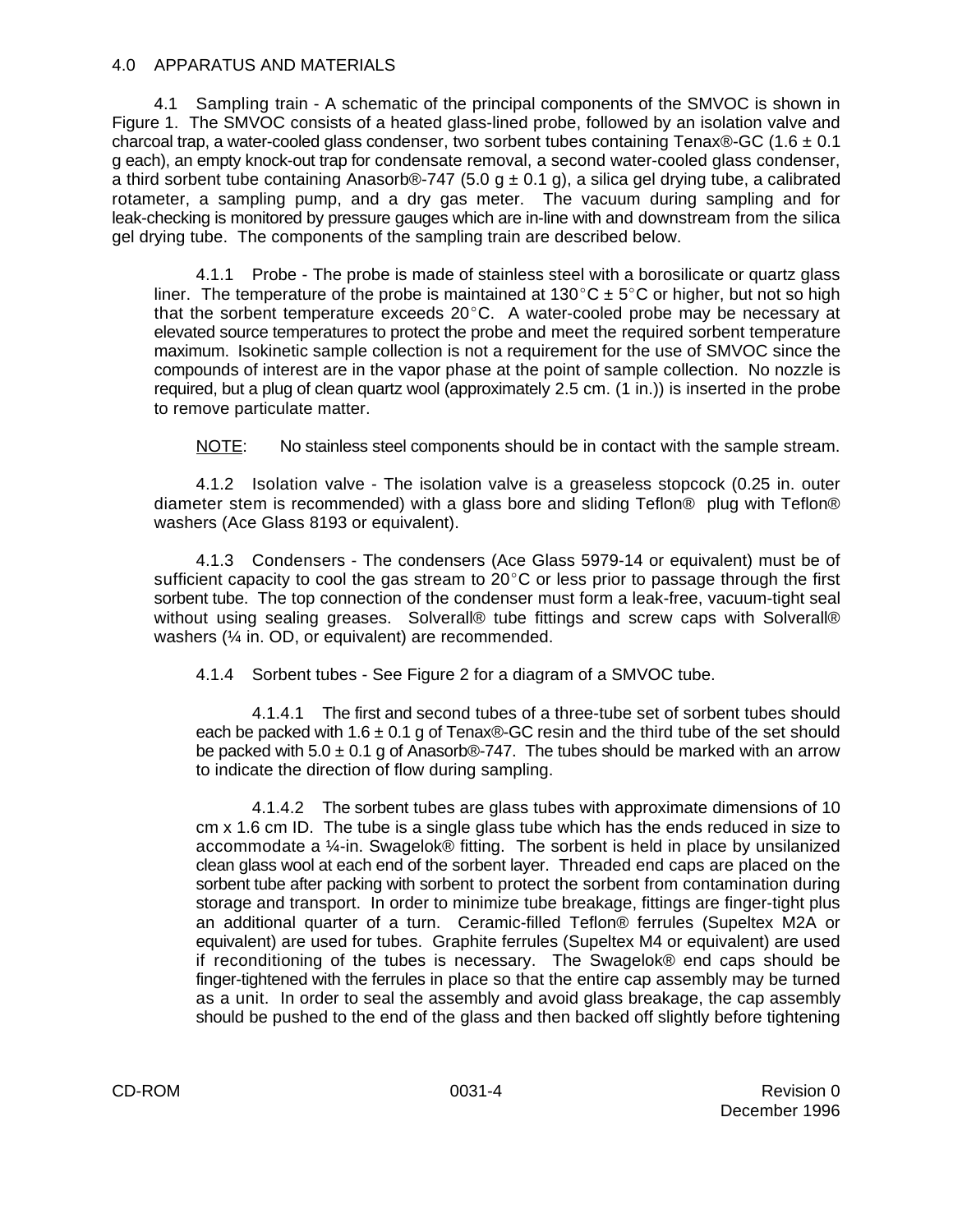the cap with a wrench one quarter of a turn. Backing the cap assembly off from the end of the tube will prevent chipping, cracking, or breaking of the glass.

4.1.4.3 The sorbent tubes are placed in transport tubes (capped culture tubes with glass wool and charcoal) for shipment. A layer of clean charcoal is placed in the bottom of the transport tube to absorb any volatile organics in the air in the transport tube. A plug of cleaned glass wool (approximately 2.5 cm. (1 in.)) is placed above the charcoal. The SMVOC tube, with both ends capped, is placed in the transport tube, and a plug of cleaned glass wool (approximately 2.5 cm. (1 in.)) is placed on top of the SMVOC tube. The two glass wool plugs cushion the SMVOC tube during shipping. The transport tube is then sealed tightly with a Teflon®-lined screw cap. At no time, should the samples contained in the sorbent tubes be exposed to large pressure differentials such as might be caused by shipping in unpressurized aircraft cargo compartments.

4.1.5 Metering system - The metering system for SMVOC consists of a vacuum gauge, a pump, a calibrated rotameter for monitoring the sampling flow rate, a dry gas meter (2% accuracy, with a minimum resolution of 0.01 L) at the required sampling rate, needle valves, and a temperature readout device. Provisions should be made for monitoring the temperature of the sample gas stream between the first condenser and the first sorbent tube, since this temperature should not exceed  $20^{\circ}$ C. The temperature can be monitored by placing a thermocouple on the exterior glass surface of the outlet from the first condenser. The temperature at that point should be less than  $20^{\circ}$ C. If the cooling is not sufficient, an alternative condenser providing the necessary cooling capacity must be used.

4.1.6 Sample transfer lines - All sample transfer lines connecting the probe to the SMVOC shall be less than 1.52 m. (5 ft.) in length. All sample transfer lines ahead of the first condenser shall be heat-traced Teflon® or glass maintained at 130  $\pm$  5°C. Connecting fittings must be capable of forming leak-free, vacuum-tight connections without the use of sealing grease. All other sample transfer lines used with the SMVOC shall be Teflon® with connecting fittings that are capable of forming leak-free, vacuum-tight connections without the use of sealing grease. These sample transfer lines should not be reused at other emission sources.

4.2 Solverall® washers - All washers or gaskets used in SMVOC shall be Teflon®-coated (Solverall® washers or equivalent; ¼ in. stainless steel Swagelok® fittings with Supeltex M2A ferrules may also be used). Prior to use, these gaskets should be ultrasonically-cleaned with methanol and air-dried in a contained/isolated organic vapor-free area. Gaskets should be stored in clean, screw-capped containers prior to use.

4.3 Glass wool - Glass wool shall be Soxhlet-extracted for 8 to 16 hours using methanol, and oven dried at 110 $^{\circ}$ C before use. Glass wool should not be silanized to prevent contamination of samples with siloxanes. Quartz wool is recommended for high temperature applications.

4.4 Cold packs/ice - Ice or any commercially-available reusable liquids or gels that can be frozen repeatedly are acceptable. These reusable liquids are typically sold in plastic containers as "Blue Ice" or "Ice-Packs". Enough cold packs or ice should be used to maintain tubes less than  $10^{\circ}$ C. If ice is used as a coolant for the tubes, the tubes should be shielded from direct contact with the ice so they will not become wet when the ice melts. Use of dry ice (solid CO<sub>2</sub>) for cooling tubes should be avoided; the sorbent tubes take up carbon dioxide as the solid coolant vaporizes and the analytical system is vented when the tubes are desorbed and analyzed. The tubes should not be stored at freezing temperatures, since the seal between the glass and Teflon® fittings will be compromised and diffusion of volatile organic compounds into the sorbent may occur.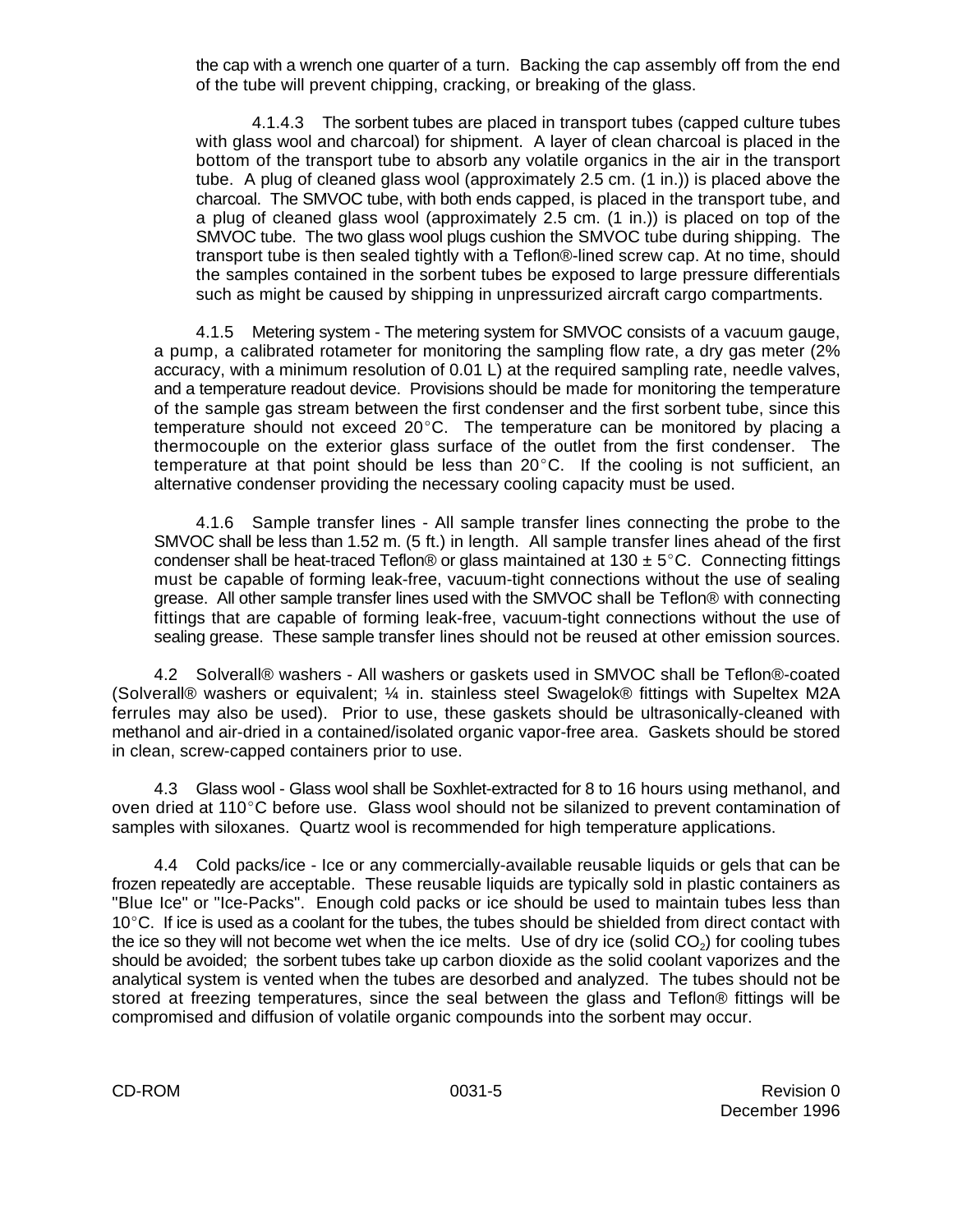4.5 VOA vials - 40-mL glass vials with Teflon®-lined screw caps are required for recovery of condensate.

4.6 Teflon® squeeze bottles -Teflon® squeeze bottles should be washed with a solution of a laboratory detergent, rinsed with hot tap water, then with distilled water, then rinsed with clean purged water prior to use.

## 5.0 REAGENTS

5.1 Reagent grade inorganic chemicals shall be used in all tests. Unless otherwise indicated, it is intended that all reagents shall conform to the specifications of the Committee on Analytical Reagents of the American Chemical Society, where such specifications are available. Other grades may be used, provided it is first ascertained that the reagent is of sufficiently high purity to permit its use without lessening the accuracy of the determination. It is recommended that blanks be taken of all reagents used in testing.

5.2 2,6-Diphenyl-p-phenylene oxide polymer (Tenax®-GC, 35/60 mesh, or equivalent).

5.2.1 New Tenax®-GC is Soxhlet-extracted for 24 hours with methanol. The Tenax®- GC is dried for 6 hours in a vacuum oven at  $50^{\circ}$ C before use. Thermal conditioning (Sec. 7.1.1) of the Tenax®-GC should be done prior to blanking.

5.2.2 If reuse of Tenax®-GC is necessary, the polymer may be extracted sequentially with methanol and pentane, dried in a vacuum oven, and thermally reconditioned as described above. However, reused tubes must meet the same criteria for cleanliness as new tubes. Reuse of sorbents is not recommended. Common practice in laboratories where SMVOC tubes are prepared commercially or where SMVOC sampling and analysis are done extensively is not to reuse sorbents.

5.3 Anasorb®-747 - New Anasorb®-747 is used as it is received from the manufacturer without preparation other than thermal conditioning pending a Quality Control check (Sec. 7.1.1). Anasorb®-747 must not be reused. The Anasorb®-747 should not be extracted with organic solvent prior to use as a sorbent in the SMVOC.

5.4 Silica gel - Indicating type, 6-16 mesh. New silica gel may be used as received from the vendor. Silica gel should not be reused for SMVOC.

5.5 Methanol, CH<sub>3</sub>OH - The methanol used for extracting the Tenax®-GC and glass wool should be pesticide grade or equivalent.

5.6 Organic-free reagent water - All references to water in this method refer to organic-free reagent water, as defined in Chapter One.

#### 6.0 SAMPLE COLLECTION, PRESERVATION, AND HANDLING

6.1 SMVOC glassware cleaning- All glass components of the train should be cleaned thoroughly. The following procedure has been found to be effective, but any protocol which consistently results in contamination-free glassware is acceptable.

6.1.1 Sonicate for 1 hour in a solution of a laboratory detergent such as Alconox®.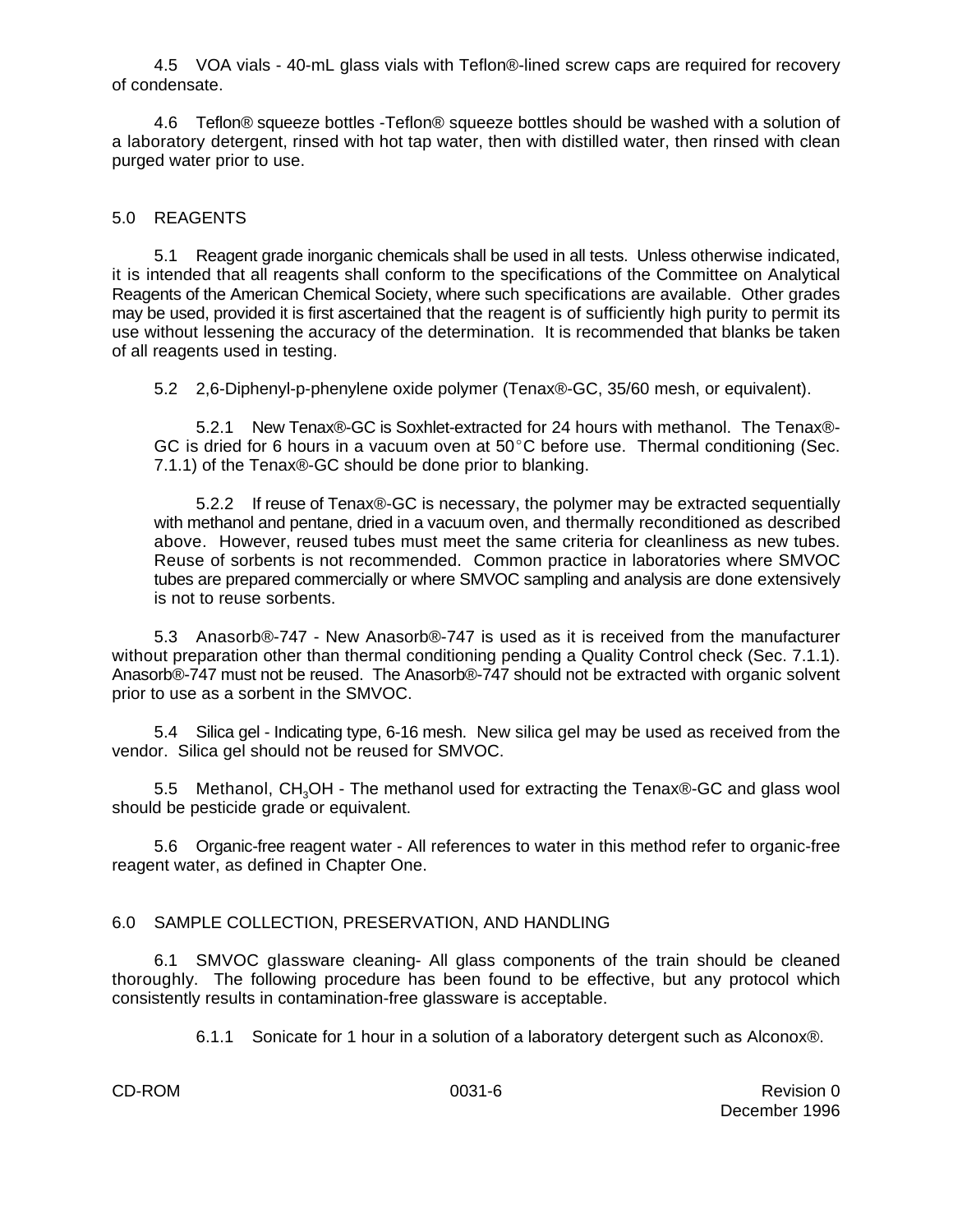- 6.1.2 Rinse with copious amounts of hot tap water to remove all detergent residue.
- 6.1.3 Rinse three times with HPLC grade water.
- 6.1.4 Oven dry at  $110^{\circ}$ C.
- 6.1.5 Cap for shipment using Teflon® tape or aluminum foil.

#### 6.2 Assembly

The assembly and packing of the sorbent tubes should be carried out in an area free of volatile organic material, such as a laboratory in which no organic solvents are handled or stored and in which the laboratory air is charcoal filtered. Alternatively, an air-tight sealed glove box is suggested.

#### 6.3 Tenax®-GC tubes

6.3.1 The Tenax®-GC glass tubes and metal tube parts are cleaned and stored (see Sec. 6.1). Ferrules are discarded but the metal unions are cleaned by sonication in methanol. Tenax®-GC (1.6  $\pm$  0.1 g) is weighed and packed into each of the first two sorbent tubes which have unsilanized cleaned glass wool in the downstream end. The Tenax®-GC is held in place by inserting unsilanized cleaned glass wool. Each tube should be marked, using an engraving tool, permanent marker or diamond-tipped pencil, with an arrow to indicate the direction of sample flow during sampling, and a serial number.

6.3.2 Conditioned sorbent tubes are capped and placed on cold packs or ice for storage and transport. The temperature of the tubes during storage and transport is maintained at a temperature of less than  $10^{\circ}$ C. Conditioned tubes should be held for no more than 14 days before sampling, to prevent the possibility of contamination. At no time, should the samples contained in the sorbent tubes be exposed to large pressure differentials such as might be caused by shipping in unpressurized aircraft cargo compartments.

6.4 Anasorb®-747 tubes - Anasorb®-747 (5.0  $\pm$  0.1 g) is weighed and packed into the third sorbent tube which also has unsilanized cleaned glass wool in the downstream end. The Anasorb®- 747 is held in place by inserting unsilanized cleaned glass wool. Special care should be taken to conspicuously mark the Anasorb®-747 tube with an arrow to indicate the direction of flow during sampling, and a serial number.

## 6.5 Sample collection

6.5.1 For sample collection, place the inlet of the probe at the centroid of the stack or at a point no closer to the walls than 1 meter. After leak checking (see Sec. 6.5.3) but before the initiation of sample collection, the probe shall be purged with stack gas. This purge can be accomplished by attaching a pump to the isolation valve upstream of the first condenser and drawing stack gas through the probe via the isolation valve, so that the probe is purged of ambient air at the initiation of sample collection.

6.5.2 Sample collection is accomplished by opening the valve at the inlet to the first condenser (see Figure 1), turning on the pump, and sampling at a rate of 1 L/min (or slower rate, if desired, according to the guidelines for SLO-SMVOC) for 20 minutes (or an appropriately longer period, if slower sampling rates are used). The volume of sample for any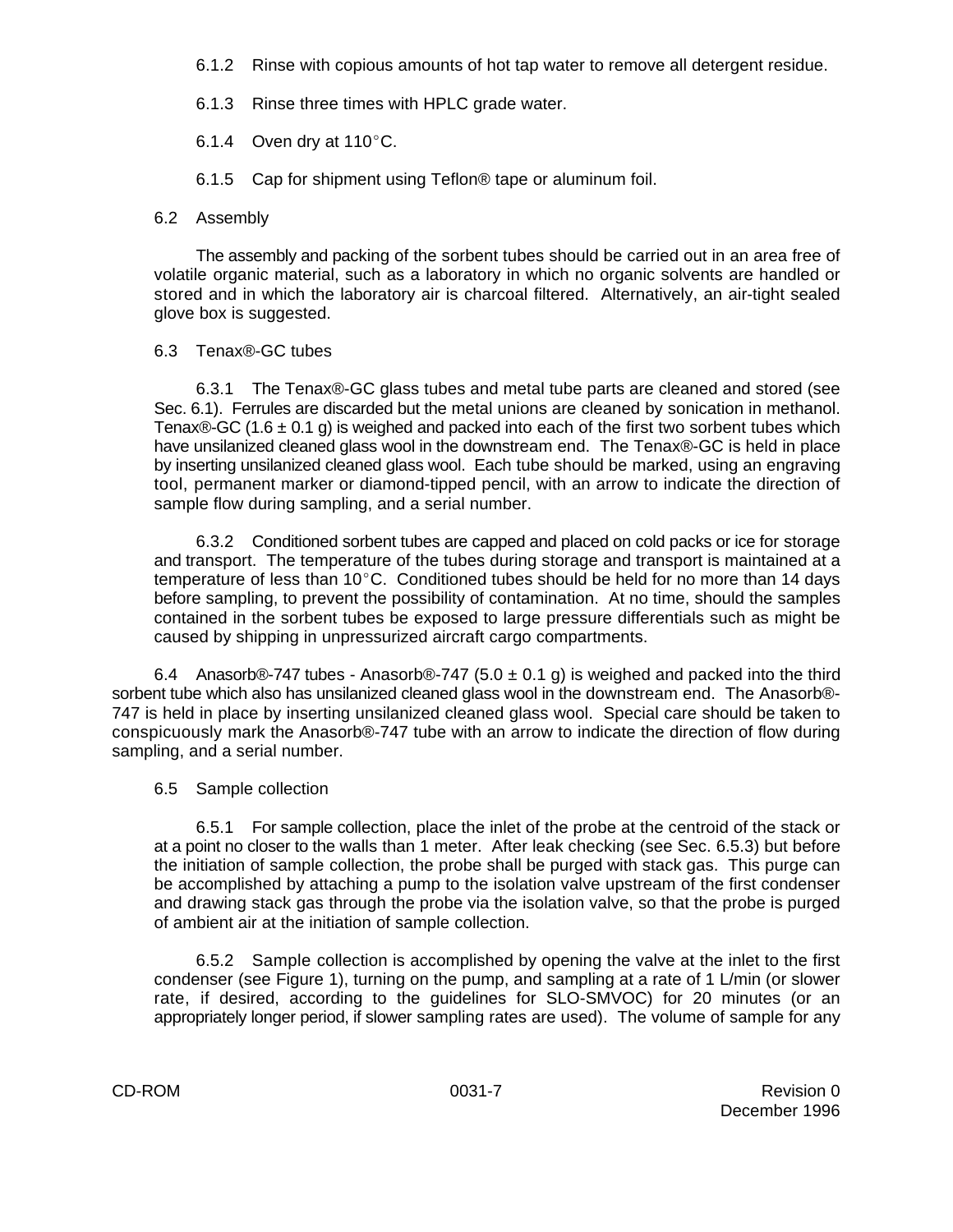set of traps should not exceed 20 liters. The end caps of the sorbent tubes should be placed in a clean screw-capped glass container during sample collection to prevent contamination.

6.5.3 Following completion of sample collection, the SMVOC is leak-checked a second time at the highest vacuum encountered during the sampling run to minimize the chance of vacuum desorption of volatile organic compounds from Tenax®-GC. The sample is considered invalid if the leak test does not meet specifications. The train is returned to atmospheric pressure and the set of sorbent tubes is removed. The end caps are replaced and the tubes are placed in an organic-free environment and maintained at a temperature less than  $10^{\circ}$ C for storage and transport. The set of tubes and any condensate collected (see Sec. 6.5.4) are placed in self-sealing plastic storage bags.

In the laboratory, tubes are maintained in a clean, organic vapor-free environment at a temperature less than  $10^{\circ}$ C until analysis. The maximum storage time between sampling and analysis of the tubes should be 14 days. The rate of loss of sorbed volatile organic compounds from the tubes is both compound-specific and source-specific. A 14-day period is chosen for the holding time before analysis to provide a reasonably conservative guideline for quantitative analysis of the volatile organic compounds which have been sampled.

NOTE: To prevent breakage and/or loosening of the seals at the end of the tubes, SMVOC tubes should not be stored in a freezer or over dry ice. A solvent-free refrigerator (no cooler than  $4^{\circ}$ C) is appropriate for storage of the tubes until analysis.

6.5.4 Depending upon condensate volume collected, recovery may be performed with each tube change, or at the end of each run (nominally 2 hrs). Collection of a single composite sample for the run may be especially appropriate when minimal condensate is being collected. If not all the sorbent tubes are analyzed, the total amount of analyte in the composite condensate should be added to the total amount for the run. The condensate is recovered by transferring any liquid contained in the knock-out trap to a 40-mL VOA vial and rinsing the knock-out trap three times with a minimum volume of organic-free reagent water (Sec. 5.6) and adding the rinses to the VOA vial. If necessary, water should be added to eliminate headspace in the vial. If there is sufficient condensate to fill more than one vial, two vials should be used. The VOA vials containing the condensate are placed, with the set of tubes, in a self-sealing plastic storage bag and maintained at a temperature less than  $10^{\circ}$ C for storage and transport until analysis. The condensate is analyzed by Method 8260. Refer to Method 8260 for details on analytical procedures. Condensate samples, like the sorbent tubes, must be analyzed within 14 days.

6.5.5 A new set of tubes is placed in the SMVOC, the SMVOC is leak-checked, and the sample collection process repeated as described above. To avoid removing the probe from the stack, it is sufficient to perform a glassware leak check using the three way valve just downstream of the probe. Sample collection continues until sufficient samples to encompass a two-hour sampling period have been collected. If samples are taken at a sampling rate of 1 L/minute, a two hour sampling period will result in the collection of six sets of tubes. If SLO-SMVOC procedures are used, fewer than six sets of tubes will be sampled over a two-hour period.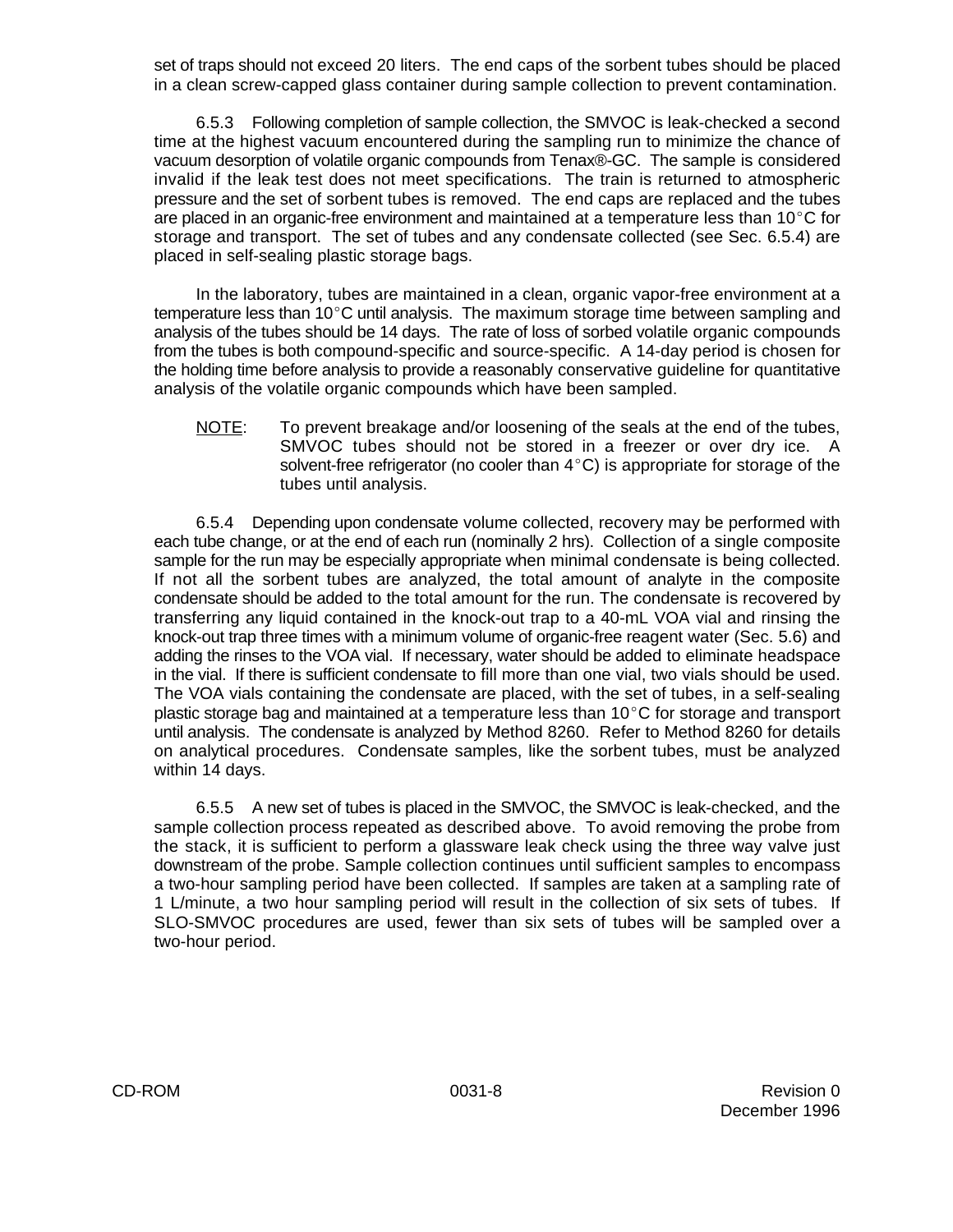#### 6.6 Blanks

6.6.1 Field blanks - Blank Tenax®-GC and Anasorb®-747 tubes are attached to the sampling train while the train is leak-checked. The tubes are removed and stored with the sample tubes. At least one field blank should be collected for every two-hour sampling period.

6.6.2 Trip blanks - At least one set of blank tubes (two Tenax®-GC, one Anasorb®-747) should be included with each shipment of tubes to a stationary source sampling site. These trip blanks should be treated like any other tubes except that the end caps will not be removed during storage at the site. This set of tubes should be analyzed to assess contamination which may occur during storage and shipment.

6.6.3 Laboratory blanks - One set of blank tubes (two Tenax®-GC, one Anasorb®-747) should remain in the laboratory using the method of storage which is used for field samples. These laboratory blanks should be from the same batch of sorbent as used for the field blanks, trip blanks and collected samples. If the field and trip blanks contain high concentrations of contaminants (e.g., greater than 2 ng of a particular volatile organic compound), the laboratory blank should be analyzed in order to identify the source of contamination.

## 7.0 PROCEDURE

## 7.1 Tube conditioning

7.1.1 In a desorption oven, the sorbent tubes are connected to a source of organic-free nitrogen. Nitrogen is passed through each tube at a flow rate of 80-100 mL/min while the tubes are heated. Anasorb®-747 is thermally conditioned for 18-24 hours at 300 $^{\circ}$ C, under a nitrogen flow rate of 80-100 mL/min. Tenax®-GC is thermally conditioned at 220°C for 8-12 hours at a nitrogen flow rate of 80-100 mL/min. The actual length of time required for the conditioning period may be determined based on the adequacy of the resulting blank checks of the conditioned tubes. Method 5041 (modified to use a sorbent desorption temperature of  $250^{\circ}$ C) and Method 8260 may be used to perform a blank check of each set of sampling tubes to ensure cleanliness.

7.1.2 An acceptable blank level is less than or equal to  $(\le)$  Method Detection Limits for Method 5041/8260 (see Method 8260 for Method Detection Limits). A general guideline of analyte values less than 2 ng for any volatile organic compound may be used as a criterion of cleanliness.

7.1.3 After conditioning, tubes are sealed and placed on cold packs or ice (maintained at a temperature less than  $10^{\circ}$ C) until sampling is completed. Conditioned tubes should be held for no more than 14 days before sampling, to prevent the possibility of contamination.

#### 7.2 Pretest preparation

7.2.1 All train components should be cleaned and assembled as previously described. A dry gas meter should be calibrated within 30 days prior to use, using a standard orifice, or other approved calibration device/meter.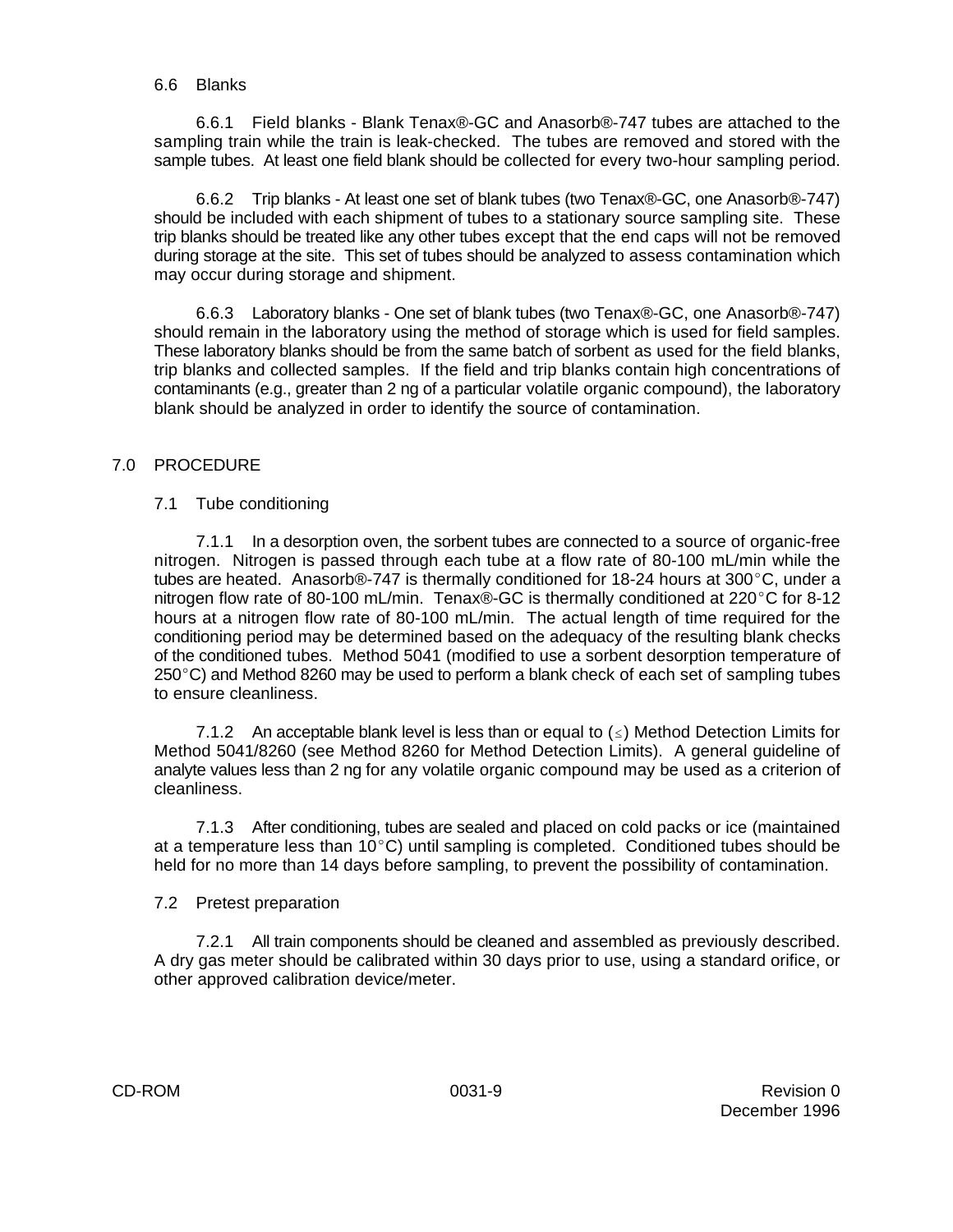7.2.2 The SMVOC is assembled according to the schematic diagram in Figure 1. Cooling water should be circulated to the condensers and the temperature of the cooling water must be low enough to maintain the temperature of the gas entering the sorbent below  $20^{\circ}$ C.

## 7.3 Leak-checking

7.3.1 To leak-check the entire train, it is necessary to leak-check from the probe to the pump. In order to adequately represent actual sampling conditions, a leak-check should be performed with the pump on and the leak rate measured in liters per minute (Lpm) on the dry gas meter. After the desired vacuum is reached, the pump is isolated from the train to check for leaks.

7.3.2 Ensure that all connections are tight and that the train is assembled correctly with sorbent cartridges properly assembled and in the right direction for sampling. Seal the end of the probe and turn the isolation valve to the sample open position. Turn on the pump and adjust the vacuum to 25.4 cm above normal operating pressure (38 cm Hg should be sufficient as 12.7 cm or less is normal). Prior to leak-checking, verify that both the coarse and fine adjust valves on the meter box are partially opened to prevent backflushing of any condensate during final leak checks as the fine adjust valve will need to be adjusted to increase vacuum rather than decrease vacuum. Allow the rotameter on the meter box to drop to zero, allow the dry gas meter to stop, and the pressure on the water column gauge (represents the pressure inside the dry gas meter) to stabilize. The pump is isolated from the train by shutting off the coarse adjust valve. Record the leak rate directly from the vacuum gauge and time for one minute. The leak rate must be less than 0.02 Lpm for 1 Lpm sampling and 0.01 Lpm for sampling at a lower rate.

7.3.3 Upon completion of the leak check, turn off the pump and release the pressure/vacuum in the train by turning the isolation valve to the vacuum release position and allowing ambient air (filtered with charcoal or equivalent) to enter the train. The initial leak check should be above normal operating pressure. The final leak check (following collection of 20 L of sample) should be at least at the highest vacuum encountered during the run.

- NOTE: The volume of air pulled through the SMVOC during leak-checking procedures prior to sampling should be less than 2.5% of the total volume sampled. If a volume greater than 2.5% of the total sampling volume is pulled through the SMVOC in obtaining a successful leak check, the sorbent tubes used during this leak check must be discarded and a successful leak check with a minimum volume of gas pulled through the train must be obtained with a new set of sampling tubes in place.
- 7.4 Sample collection Sample collection procedures are described in Sec. 6.5.

7.5 Analytical procedure - Samples are analyzed by Methods 5041 and 8260. In these methods, adapted for a three-tube SMVOC, the Tenax® sorbent tubes are spiked with surrogates, internal standards are spiked into the purge water, and the tube(s) thermally desorbed at  $250^{\circ}$ C under a purge of organic-free helium. The tubes may all be analyzed individually, or the Tenax® tubes may be analyzed as a pair with the Anasorb® tube analyzed separately, or multiple tubes may be combined on one trap for analysis in order to decrease detection limits. The gaseous effluent from the tubes is bubbled through purged organic-free reagent water (Sec. 5.6) and trapped on an analytical sorbent trap in a purge-and-trap unit. After desorption, the analytical sorbent trap is heated rapidly and the gas flow from the analytical trap is directed to the head of a wide-bore capillary column (Method 5041) under subambient conditions. The volatile organic compounds desorbed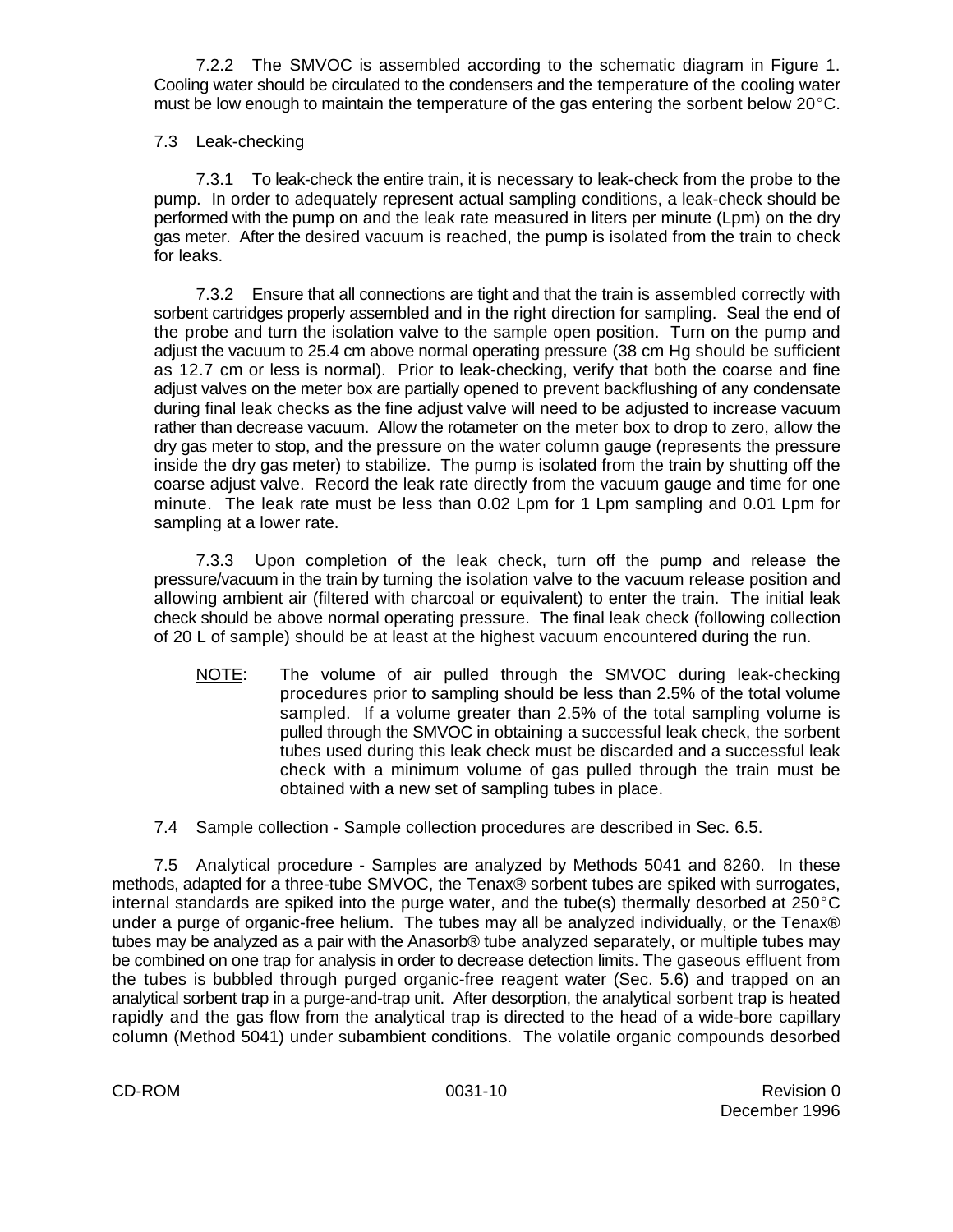from the analytical trap are separated by temperature-programmed gas chromatography and detected by continuously-scanning low resolution mass spectrometry (Method 8260). Concentrations of volatile organic compounds are calculated from a multipoint calibration curve, using the method of response factors. Refer to Method 8260 for details.

7.6 Calculations

7.6.1 The following nomenclature is used in the calculation of sample volume:

- $P_{\text{bar}}$  = Barometric pressure at the exit orifice of the dry gas meter, mm (in.) Hg.
- $P_{std}$  = Standard absolute pressure, 760 mm Hg.

 $T_m$  = Dry gas meter average absolute temperature,  ${}^{\circ}$ K ( ${}^{\circ}$ R)

 $T_{\text{std}}$  = Standard absolute temperature, 293°K (528°R)

 $V_m$  = Dry gas volume measured by dry gas meter, dcm (dcf)

$$
y = \text{Dry gas meter calibration factor}
$$

 $V_{m_{\text{total}}}$ 

= Dry gas volume measured by dry gas meter, corrected to standard conditions, dscm (dscf)

7.6.2 The volume of gas sampled is calculated as follows:

$$
V_{m_{std}} = V_m \gamma \frac{T_{std} P_{bar}}{T_m P_{std}} = K_1 \gamma \frac{V_m P_{bar}}{T_m}
$$

where:

 $K_1 = 0.3858$ °K/mm Hg for metric units or

 $K_1 = 17.64^{\circ}R/in.$  Hg for English units.

7.6.3 The concentration of volatile organic compound (CPD) in the stack sample  $(C_0)$ is calculated as follows:

$$
C_g = \frac{\text{Total weight of CPD in sample, µg (i.e., VOST tubes + condensate)}}{\text{Volume of sample at standard conditions, dscm}}
$$

If all three sorbent tubes and the condensate are analyzed separately, four sample results (fewer if some tubes are analyzed together) must be added together to obtain the total weight of CPD. If a measurable amount of the compound is found in one or more fractions of the sample, but the amount in one or more of the other fractions is below detection limit, the following strategy is recommended, but is subject to being overruled by regulatory authorities. Count the "sum of the nondetects" as zero if the sum of the detection limits (in nondetect fractions) is less than 10% of the total of the detected amount from the other fractions. In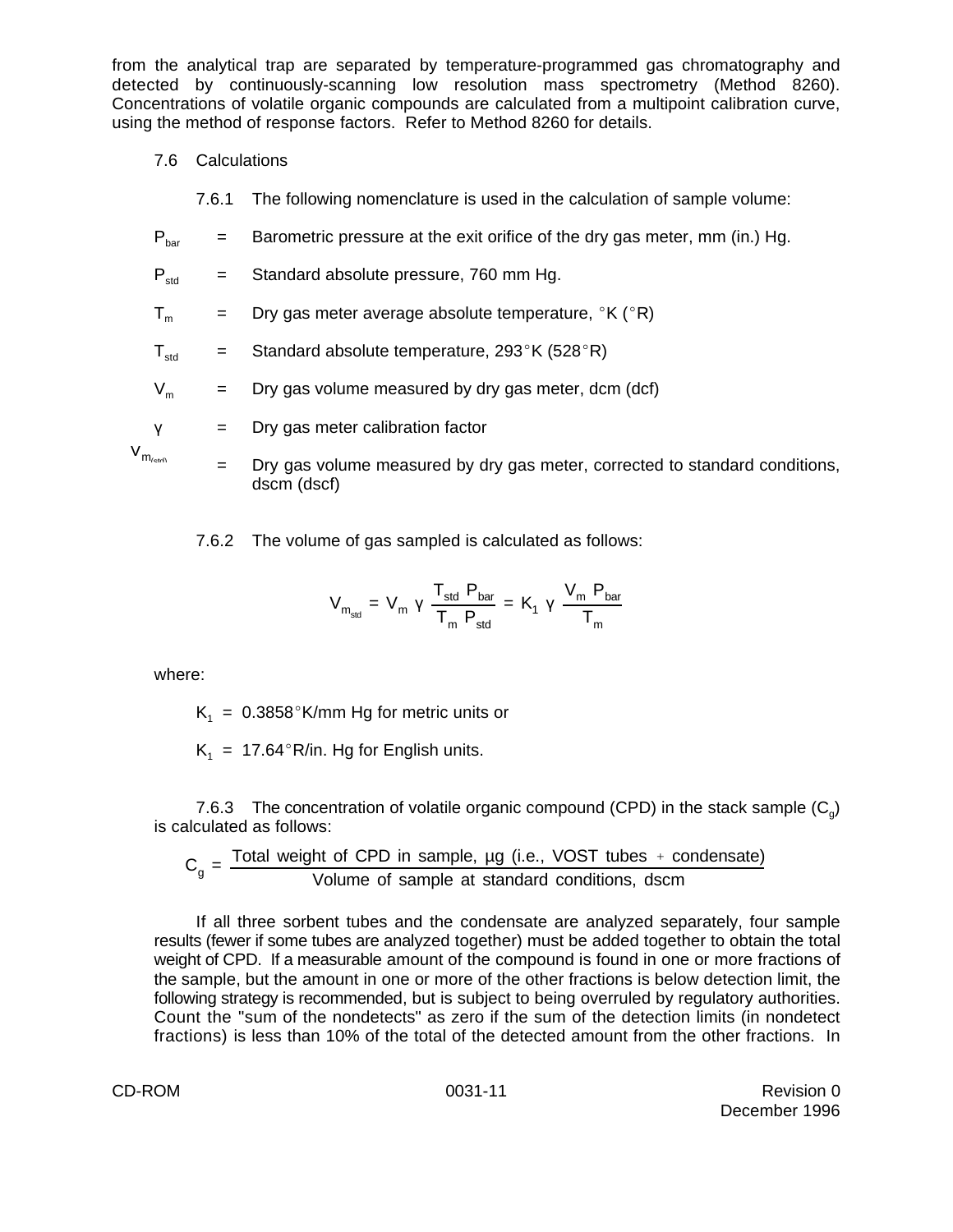cases where the sum of the detection limits in the nondetect fractions is greater than 10% of the amount quantitated in the other fractions, then report the total CPD as greater than the detected amount but less than the detected amount plus the sum of nondetect fraction detection limits.

#### 8.0 QUALITY CONTROL

8.1 Prior to actual sampling on-site, all of the applicable sampling equipment should be thoroughly checked to ensure that each component is clean and operable. Each of the equipment calibration data forms should be reviewed for completeness and adequacy to ensure the acceptability of the equipment. Each component of the sampling system should be carefully packed for shipment. Upon arrival on-site, the equipment should be unloaded, inspected for possible damage, and then assembled for use.

8.2 The following quality control (QC) checks are applicable to the sampling procedures:

8.2.1 Each sampling train must be visually inspected for proper assembly before every use.

8.2.2 All sampling data should be recorded on standard data forms which may serve as a pretest checklist.

8.2.3 The temperature measurement system should be visually checked for damage and operability by measuring the ambient temperature.

8.2.4 All sampling data and calculations should be recorded on preformatted data sheets.

8.2.5 All glassware for SMVOC should be cleaned according to the procedure in Sec. 6.1.

8.2.6 Ten percent of the SMVOC tubes should be subjected to GC/MS QC measurements. No analytes should be detected at concentrations above method detection limits in unused SMVOC tubes. If these quality control tests are performed by the manufacturer, documentation should be obtained from the commercial supplier and retained.

8.2.7 All cleaned glassware, hardware, and prepared sorbent traps should be kept closed with ground-glass caps or Teflon® tape until assembly of the sampling train in the field. The sorbent traps should be recapped immediately after each set of samples is collected.

8.2.8 Prior to sampling, the Tenax®-GC and Anasorb®-747 tubes should be spiked with the compounds of interest to ensure that they can be thermally desorbed under laboratory conditions. This spiking is necessary but not sufficient. The compound must still be sampled from the source.

8.2.9 Assembly and recovery of the sampling trains must be performed in an environment as free from uncontrolled dust and solvent vapors as possible.

8.2.10 Blanks (field, trip, laboratory) must be collected.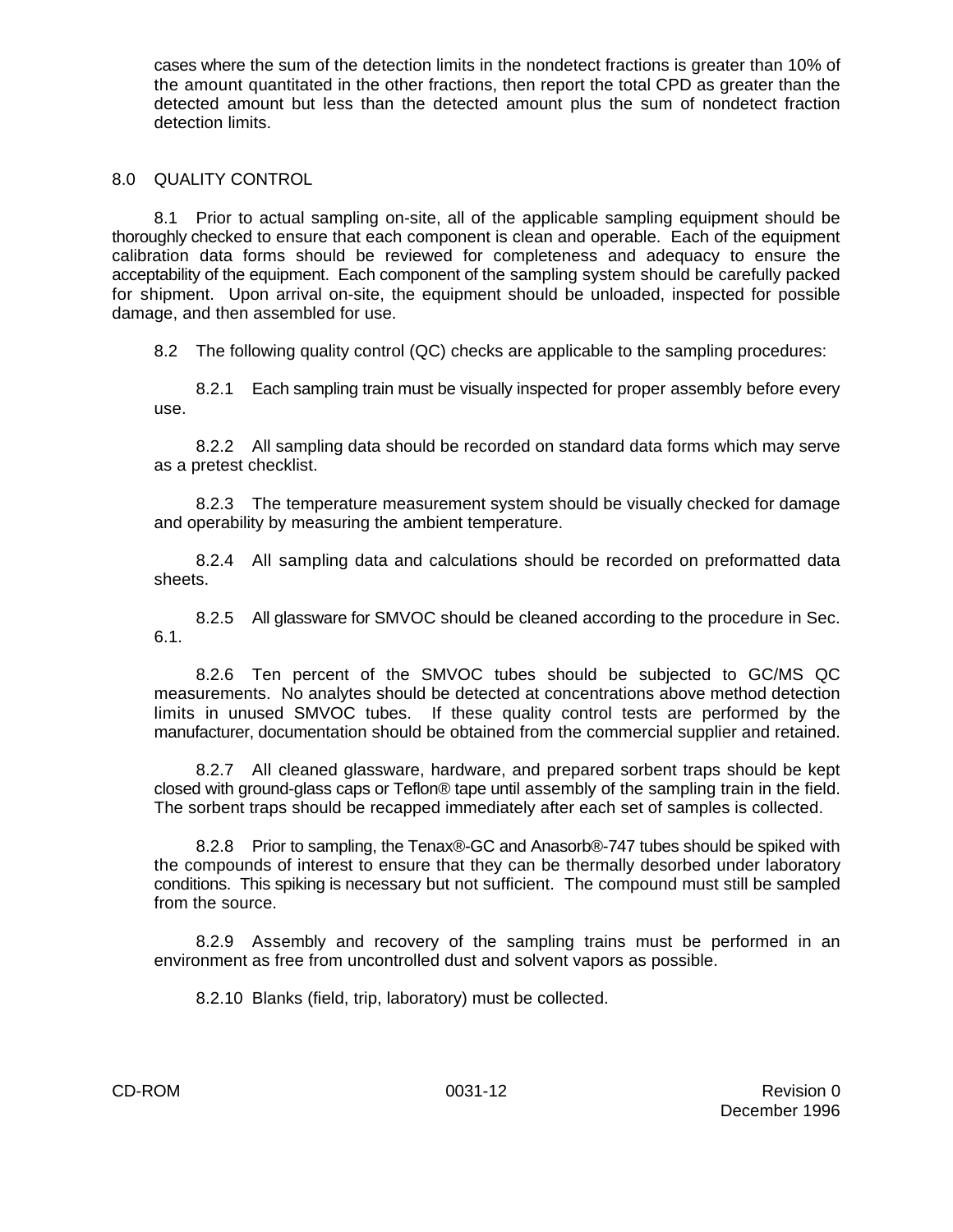8.2.11 The entire sampling train should be leak-checked before and after each run. If the sampling train is moved from one sampling port to another during a run, the train should be leak-checked before and after the move.

8.2.12 Dry gas meter readings, temperature readings, and pump vacuum readings should be made during sampling and recorded in intervals no greater than 5 minutes.

8.2.13 Sorbent traps should be used for sampling within two weeks of preparation.

8.2.14 During sample collection, the gas stream temperature at the inlet to the first sorbent trap must be maintained at or below  $20^{\circ}$ C.

8.2.15 All sample traps should be stored under refrigeration or on ice or cold packs (temperature maintained less than  $10^{\circ}$ C) until ready for analysis.

#### 8.3 QC for analytical procedures

8.3.1 Calibration standards should be prepared at five different concentration levels for each analyte of interest. Compounds of interest, surrogate compounds, and internal standards are spiked into the purge water for generation of a multipoint calibration curve. When samples are analyzed, surrogate compounds are spiked onto the sampling tubes using flash vaporization techniques (Method 5041), but internal standards are spiked into the purge water. Response factors for each compound are calculated and these response factors are used for the calculation of analytical results. Refer to Methods 5041 and 8260 for detailed analytical QC procedures for analysis of samples.

8.3.2 To establish the precision and accuracy of the analysis, triplicate paired Tenax®- GC tubes should be spiked with analytical surrogate volatile organic compounds using flash evaporation and analyzed immediately following the initial calibration and before sample analysis. The spiking level should be at the expected level of volatile organic compounds in the stationary source. The spiking standard must be prepared from stock standards separate from those used for calibration. Recovery for each volatile organic compound and surrogate should be within 50% to 150% of spiked value. The relative standard deviation associated with each analyte should be less than 25 percent.

8.3.3 The average recovery from the initial precision and accuracy determinations should be used as an acceptance criterion for sample results. The surrogate recovery in each sample should be within three standard deviations of the average recovery obtained from the initial precision and accuracy determinations.

8.3.4 An EPA performance audit should be completed during a trial burn as a check on the entire SMVOC system. The audit results should agree within 50% to 150% of the expected value for each specific compound of interest. This audit consists of collecting a gas sample containing one or more volatile organic compounds in the SMVOC from an EPA audit gas cylinder. Collection of the audit sample in the SMVOC may be conducted either in the laboratory or at the field test site. Analysis of the SMVOC audit sample must be by the same person, at the same time, and with the same analytical procedure as used for the regular SMVOC samples from the field test.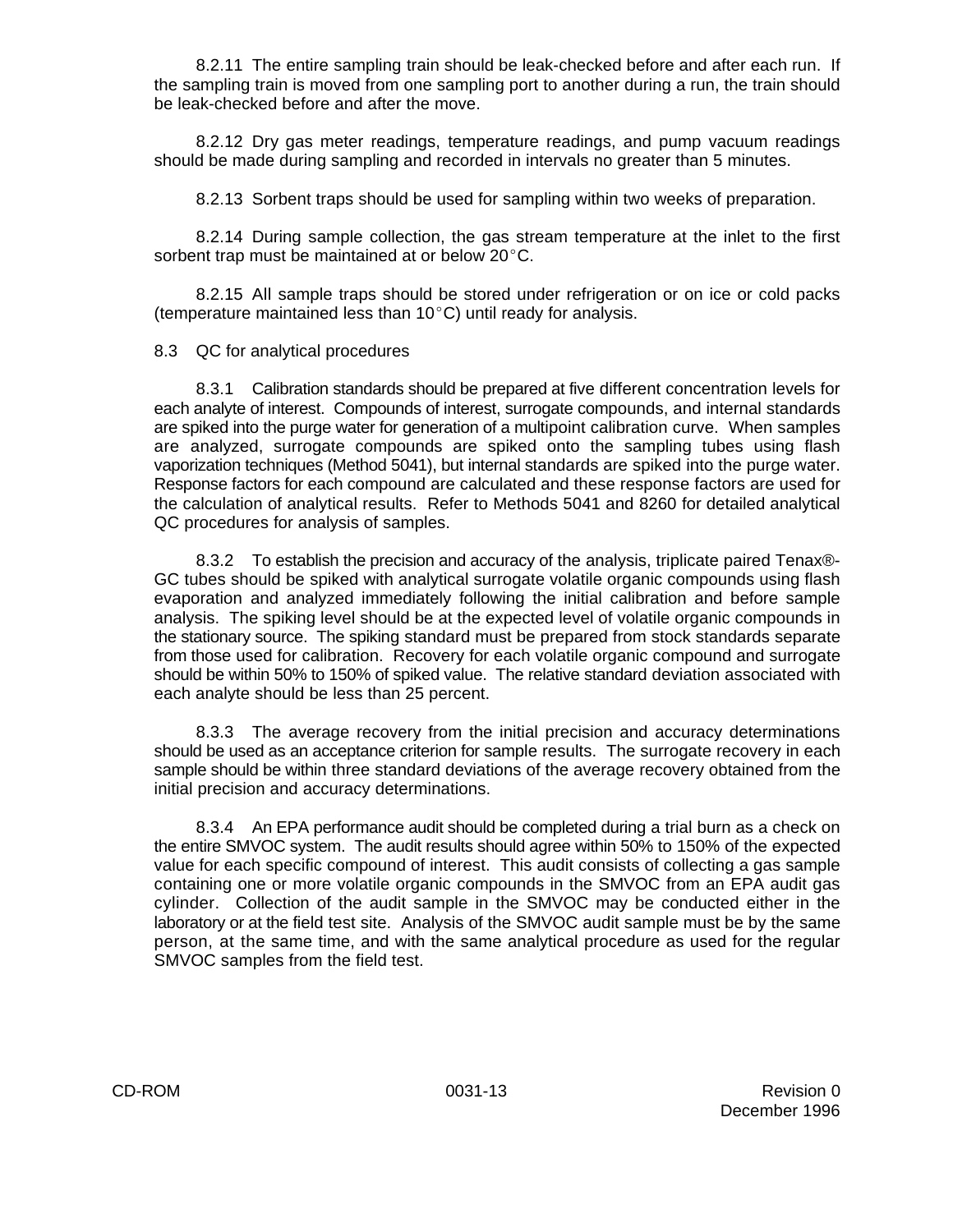#### 9.0 METHOD PERFORMANCE

See Method 8260.

## 10.0 REFERENCES

- 1. McGaughey, J.F., Bursey, J.T., Merrill, R. G., "Field Test of a Generic Method for Halogenated Hydrocarbons: A VOST Test at a Chemical Manufacturing Facility Using a Modified VOST Sampling Method", EPA-600/R-94/130, PB95-142055, U.S. EPA, Research Triangle Park, NC, July 1994,
- 2. Johnson, L.D., Fuerst, R.G., Foster, A.L. and Bursey, J.T.,"Replacement of Charcoal Sorbent in the Sampling of Volatile Organics from Stationary Sources," Intern. J. Environ. Anal. Chem.,Vol 62, pp. 231-244 (1996).
- 3. Foster, A.L. and Bursey, J.T., VOST Charcoal Specification Study, EPA-600/R-96/051, PB96- 175252, U.S. Environmental Protection Agency, Research Triangle Park, NC, 1996.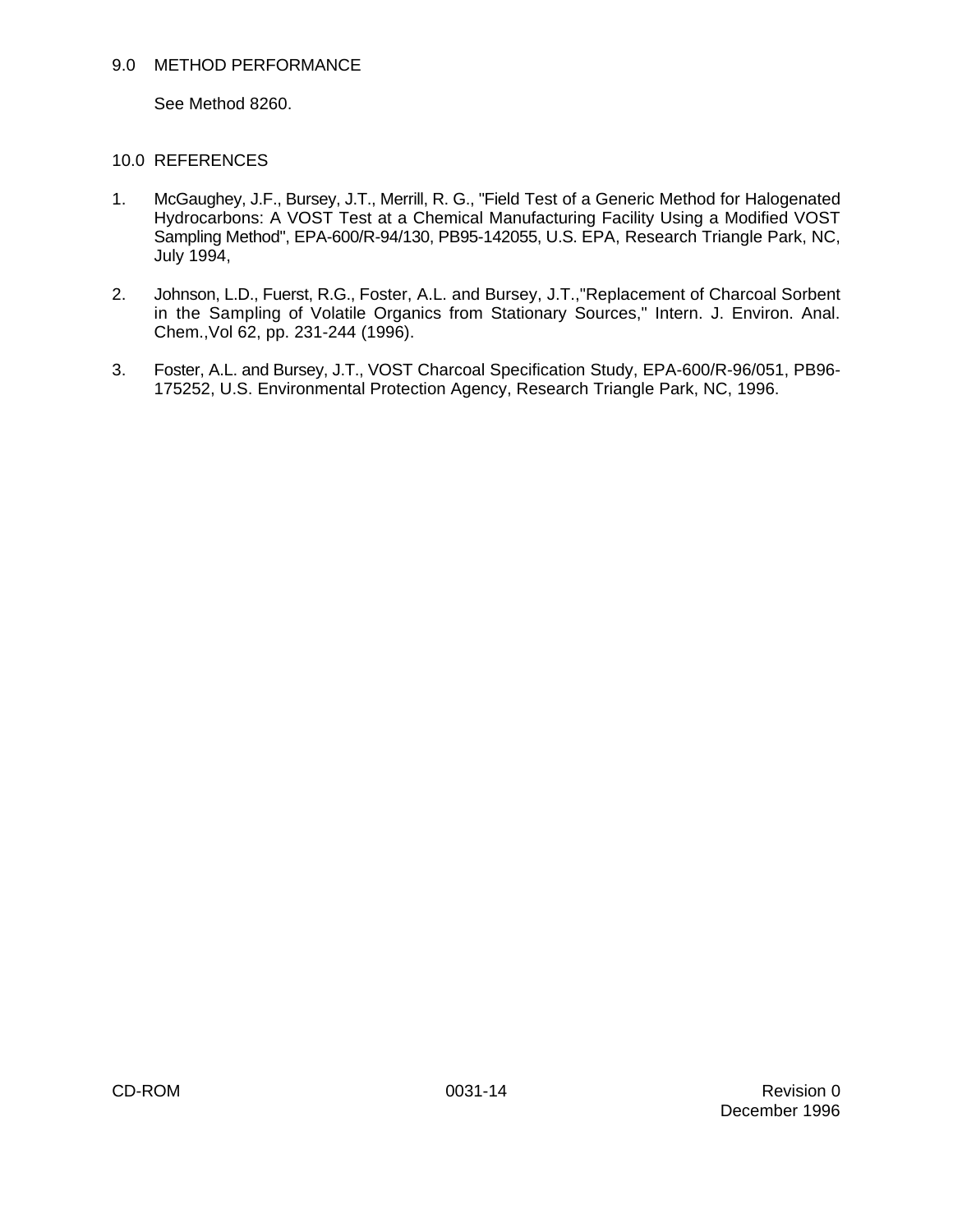# TABLE 1

# HIGH VOLATILITY ORGANIC COMPOUNDS<sup>a</sup>

| Compound            | <b>Boiling Point</b> |
|---------------------|----------------------|
| <b>Bromomethane</b> | $4^{\circ}$ C        |
| Chloroethane        | $12^{\circ}$ C       |
| Vinyl bromide       | 16°C, at 750 mm      |
| Vinyl chloride      | $-13.4^{\circ}$ C    |

<sup>a</sup>Use of SLO-SMVOC may be helpful.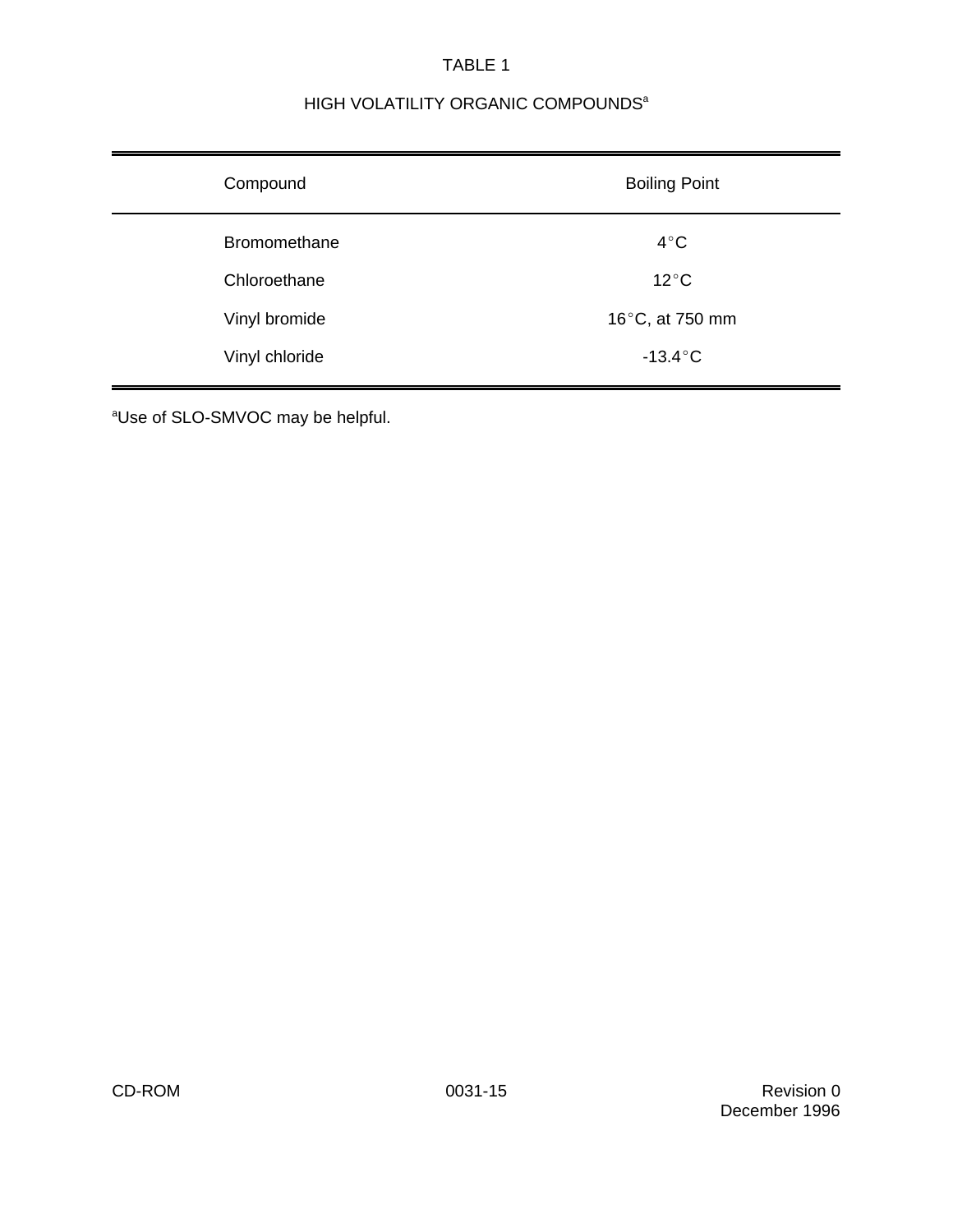## TABLE 2

## COMPOUNDS FOR WHICH METHOD 0031 IS NOT APPLICABLE

| Compounds                 | <b>Boiling Point</b> | Comment                                                                                                |
|---------------------------|----------------------|--------------------------------------------------------------------------------------------------------|
| Allyl chloride            | $45^{\circ}$ C       | Reactive compounds; interacts with<br>test matrix to yield poor recoveries<br>and poor reproducibility |
| Acetone                   | $56^{\circ}$ C       | Polar, water soluble                                                                                   |
| Methyl ethyl ketone       | $80^{\circ}$ C       | Polar, water soluble                                                                                   |
| Chloromethane             | $-24^{\circ}$ C      | Reactive compounds; interacts with<br>test matrix to yield poor recoveries<br>and poor reproducibility |
| Epichlorohydrin           | $116^{\circ}$ C      | Not amenable to SMVOC analytical<br>procedure                                                          |
| Chloromethyl methyl ether | $56^{\circ}$ C       | Not amenable to SMVOC analytical<br>procedure                                                          |
| Bis(chloromethyl) ether   | $106^{\circ}$ C      | Not amenable to SMVOC analytical<br>procedure                                                          |
| Acetonitrile              | $82^{\circ}$ C       | Polar, water soluble                                                                                   |
| Acetaldehyde              | $21^{\circ}$ C       | Polar, water soluble, reactive                                                                         |
| Acrolein                  | $53^{\circ}$ C       | Polar, water soluble, reactive                                                                         |
| Methanol                  | $65^{\circ}$ C       | Polar, water soluble                                                                                   |
| Ethanol                   | 78°C                 | Polar, water soluble                                                                                   |
| Isopropyl alcohol         | $82^{\circ}$ C       | Polar, water soluble                                                                                   |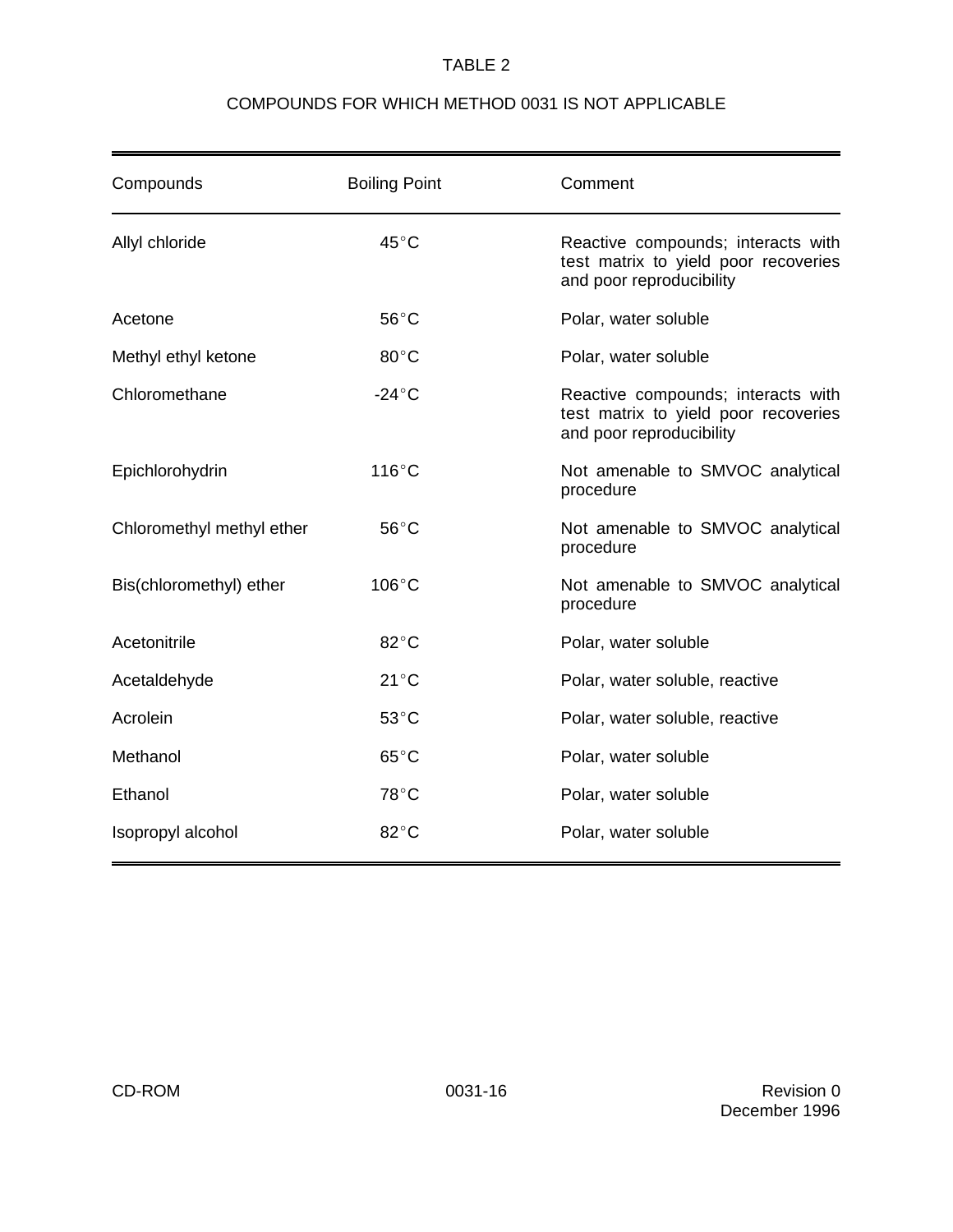FIGURE 1 SCHEMATIC OF SAMPLING METHOD FOR VOLATILE ORGANIC COMPOUNDS (SMVOC) TRAIN



**Sampling Module**